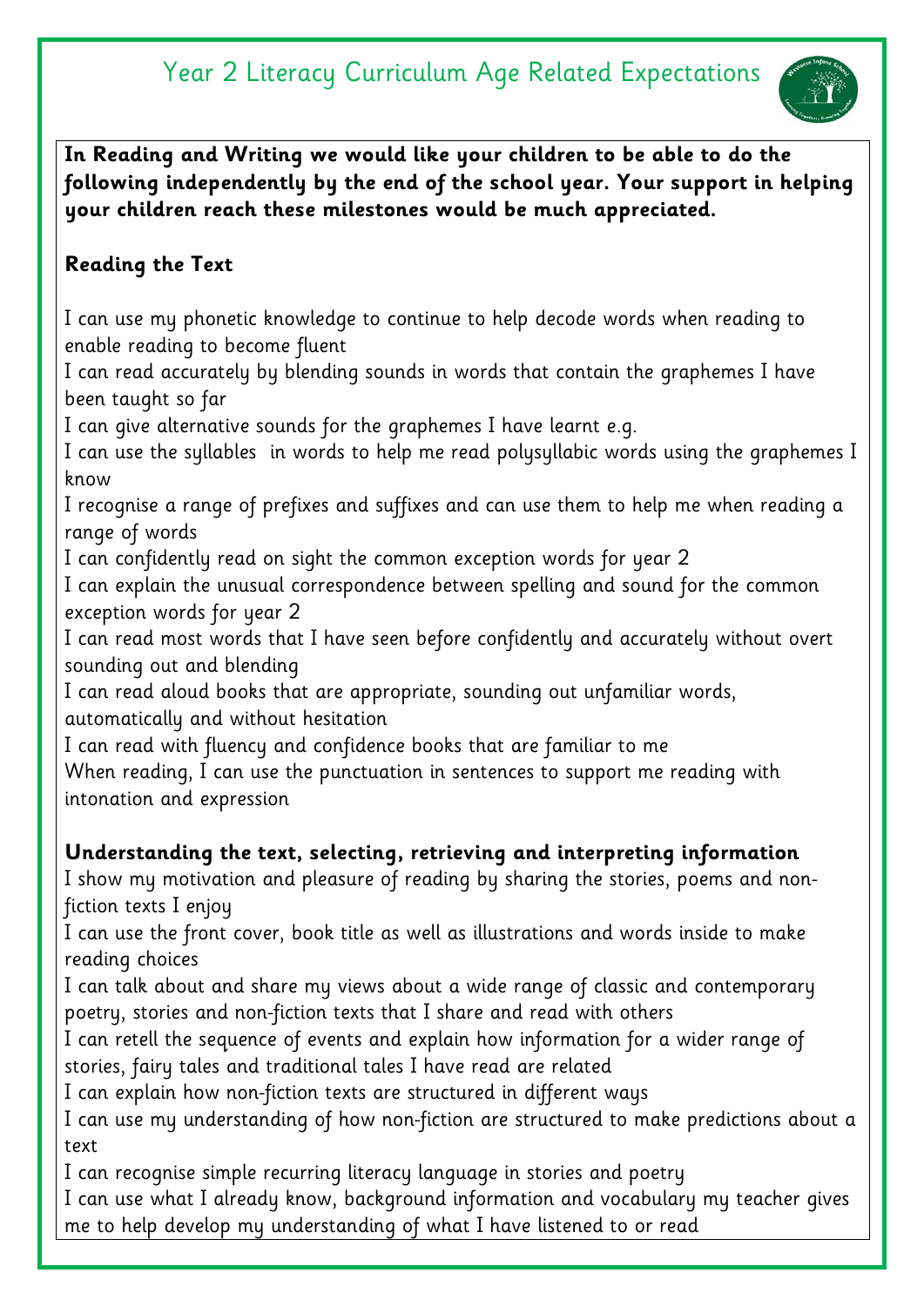I can check if a text makes sense as I read and correct my inaccurate reading with increased confidence

I can make inferences about what is being said or done in a story

I can ask and answer questions that challenge and deepen thinking about what I have read or has been read to me

I can make predictions about what poems, stories and non-fiction texts on the basis of what I have read so far

I can find information in books and poems I have read or have been read to me and use this information to help me in discussions with my peers

I can take turns and listen to what others say when talking about poems, stories and nonfiction texts I have read to or have been read to me

I can make comparisons between books and poems I have read, noting the similarities and differences

I can identify and talk about the effects of the words and phrases in a text showing an understanding of what I have read

I can express my opinions and preferences about texts I have read and give reasons for my preferences

#### **Writing**

#### **Writing Composition**

I can write narratives about my personal experiences and those of others (real and imaginary)

I can write recounts of real events I have experienced or have learnt about

I can write poems based on the poems I have read in class

I can write for different purposes in the style of the narratives, information texts, recounts and non-fiction texts I have read in class

I can plan and say out loud what I want to write about

I can organise my work so that my ideas, key words and phrases, are written down sentence by sentence

I can evaluate my work with my teacher and my peers, adding words or phrases,

correcting mistakes and improving my work where necessary

I can re-read my work to check verbs are used correctly and consistently

I can proof read my work to check for mistakes in spelling, grammar and punctuation

## **Vocabulary, Punctuation and Grammar**

I can explain what a noun, adjective, adverb and verb are

I can use subordination (when, if, that, because) and co-ordination (or, and, but) to create my sentences

I can use expanded noun phrases to add description and specification to my sentences I can explain grammatical patterns in different types of sentences e.g. a statement, a question, an exclamation or a command

I can write sentences in the past and present tense